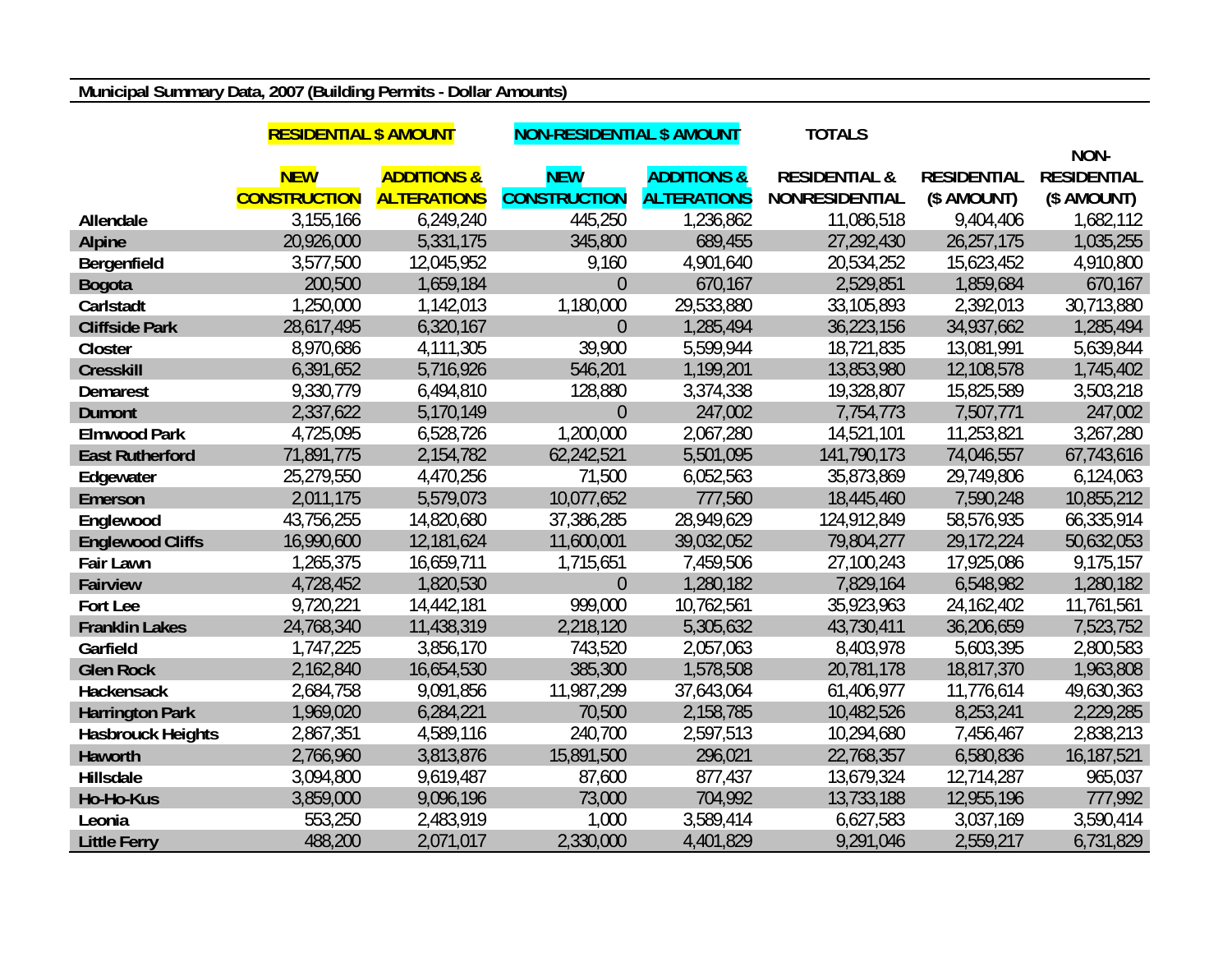| Lodi                      | 1,634,000      | 4,785,883      | 328,300          | 3,804,948      | 10,553,131  | 6,419,883      | 4,133,248      |
|---------------------------|----------------|----------------|------------------|----------------|-------------|----------------|----------------|
| Lyndhurst                 | 1,458,655      | 7,469,188      | 1,290,981        | 5,766,696      | 15,985,520  | 8,927,843      | 7,057,677      |
| Mahwah                    | 18,923,044     | 17,501,152     | 2,710,028        | 7,503,908      | 46,638,132  | 36,424,196     | 10,213,936     |
| Maywood                   | 329,200        | 3,600,104      | $\overline{0}$   | 507,834        | 4,437,138   | 3,929,304      | 507,834        |
| <b>Midland Park</b>       | 632,275        | 3,509,719      | 41,800           | 1,576,293      | 5,760,087   | 4,141,994      | 1,618,093      |
| Montvale                  | 16,881,550     | 5,616,581      | 618,500          | 38,260,148     | 61,376,779  | 22,498,131     | 38,878,648     |
| Moonachie                 | 575,000        | 466,373        | 104,800          | 1,752,527      | 2,898,700   | 1,041,373      | 1,857,327      |
| <b>New Milford</b>        | 2,068,600      | 7,236,544      | 926,500          | 956,032        | 11,187,676  | 9,305,144      | 1,882,532      |
| North Arlington           | 193,300        | 3,363,023      | 676,500          | 1,611,669      | 5,844,492   | 3,556,323      | 2,288,169      |
| <b>Northvale</b>          | 5,246,480      | 2,160,361      | 2,212,200        | 4,747,367      | 14,366,408  | 7,406,841      | 6,959,567      |
| Norwood                   | 4,602,800      | 2,993,968      | 106,804          | 1,747,908      | 9,451,480   | 7,596,768      | 1,854,712      |
| <b>Oakland</b>            | 433,300        | 10,979,467     | 1,530,000        | 3,496,063      | 16,438,830  | 11,412,767     | 5,026,063      |
| Old Tappan                | 5,262,896      | 6,367,172      | $\boldsymbol{0}$ | 4,119,316      | 15,749,384  | 11,630,068     | 4,119,316      |
| <b>Oradell</b>            | 976,001        | 7,958,772      | 171,750          | 3,886,898      | 12,993,421  | 8,934,773      | 4,058,648      |
| <b>Palisades Park</b>     | 12,591,400     | 2,612,915      | 640,000          | 3,624,215      | 19,468,530  | 15,204,315     | 4,264,215      |
| <b>Paramus</b>            | 10,154,252     | 19,798,274     | 175,000          | 95,490,235     | 125,617,761 | 29,952,526     | 95,665,235     |
| Park Ridge                | 2,128,020      | 5,219,876      | 0                | 4,225,386      | 11,573,282  | 7,347,896      | 4,225,386      |
| Ramsey                    | 3,227,600      | 13,700,188     | 3,444,835        | 10,066,580     | 30,439,203  | 16,927,788     | 13,511,415     |
| Ridgefield                | 3,010,600      | 3,068,600      | 2,045,800        | 5,585,877      | 13,710,877  | 6,079,200      | 7,631,677      |
| <b>Ridgefield Park</b>    | 343,400        | 3,926,194      | 18,165,580       | 2,594,077      | 25,029,251  | 4,269,594      | 20,759,657     |
| Ridgewood                 | 3,150,500      | 37,481,132     | 536,650          | 5,613,123      | 46,781,405  | 40,631,632     | 6,149,773      |
| <b>River Edge</b>         | 1,157,400      | 7,732,925      | 134,600          | 2,170,489      | 11,195,414  | 8,890,325      | 2,305,089      |
| <b>River Vale</b>         | 4,544,520      | 8,689,132      | $\boldsymbol{0}$ | 764,676        | 13,998,328  | 13,233,652     | 764,676        |
| <b>Rochelle Park</b>      | 32,100         | 2,721,243      | 3,500            | 1,425,304      | 4,182,147   | 2,753,343      | 1,428,804      |
| Rockleigh                 | $\overline{0}$ | 92,800         | $\theta$         | 651,700        | 744,500     | 92,800         | 651,700        |
| <b>Rutherford</b>         | 1,623,952      | 9,371,325      | 592,099          | 6,184,885      | 17,772,261  | 10,995,277     | 6,776,984      |
| <b>Saddle Brook</b>       | 18,074,451     | 6,647,776      | 133,200          | 4,430,768      | 29,286,195  | 24,722,227     | 4,563,968      |
| <b>Saddle River</b>       | 10,668,300     | 9,318,985      | $\theta$         | 989,100        | 20,976,385  | 19,987,285     | 989,100        |
| South Hackensack          | $\overline{0}$ | 287,464        | $\overline{0}$   | 1,753,315      | 2,040,779   | 287,464        | 1,753,315      |
| <b>Teaneck</b>            | 7,492,154      | 23,074,995     | 2,492,382        | 9,451,045      | 42,510,576  | 30,567,149     | 11,943,427     |
| <b>Tenafly</b>            | 31,923,535     | 15,008,301     | 6,775,775        | 25,566,922     | 79,274,533  | 46,931,836     | 32,342,697     |
| Teterboro                 | $\overline{0}$ | $\overline{0}$ | 657,000          | 4,572,875      | 5,229,875   | $\overline{0}$ | 5,229,875      |
| <b>Upper Saddle River</b> | 10,363,913     | 10,690,515     | 888,000          | 458,234        | 22,400,662  | 21,054,428     | 1,346,234      |
| Waldwick                  | 4,283,870      | 5,834,168      | 4,645,000        | 2,866,432      | 17,629,470  | 10,118,038     | 7,511,432      |
| Wallington                | 884,200        | 1,563,103      | 553,400          | 1,714,239      | 4,714,942   | 2,447,303      | 2,267,639      |
| Washington                | 3,080,598      | 11,869,705     | $\theta$         | $\overline{0}$ | 14,950,303  | 14,950,303     | $\overline{0}$ |